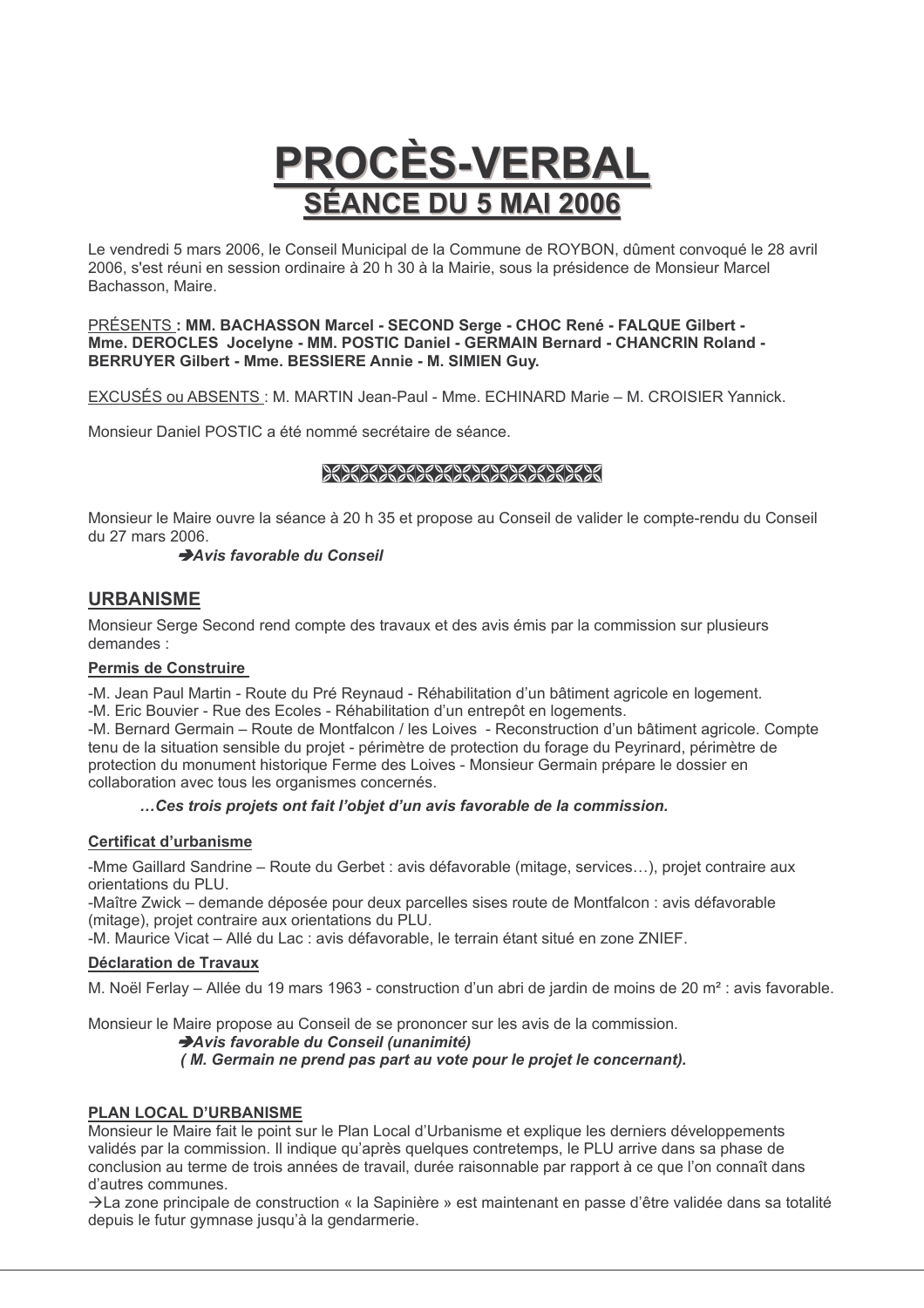$\rightarrow$  La surface de la zone de construction « le Malatras » a été revue à la baisse.

→ La zone des jardins en bordure de l'hôpital a été réservée pour une éventuelle extension de ce dernier. >La ZNIEF, zone naturelle bordant l'Aigue Noire n'a pas vocation à être construite. Une réflexion devra s'engager et des propositions seront faites afin de ménager une zone de transition correcte entre l'ensemble Zone de Loisirs / quartier Merlière et le village.

>La zone UB à l'intérieur du village autorisera la construction sur toutes les parcelles disponibles.

• Une dernière réunion se tiendra prochainement afin d' « arrêter » le PLU. L'enguête publique suivra.

#### **Proiet de Lotissement**

Monsieur le Maire donne au Conseil toutes explications concernant le proiet de lotissement tel qu'il a été présenté à la Commission d'Urbanisme par le promoteur, la société SAFILAF, suite aux premières études financières et d'implantation.

Une première tranche de 24 lots démarrerait l'ensemble dans le bas du terrain de la Sapinière. Elle serait suivie par une seconde tranche de 42 lots dans la partie haute. La viabilité financière ne pourrait pas être réalisée par le promoteur en dessous d'une soixantaine de lots.

 $\rightarrow$  Les lots seraient proposés avec des surfaces allant de 650 à 1000 m<sup>2</sup>.

 $\rightarrow$ Le prix de vente du terrain communal au promoteur est validé à 18 € le m<sup>2</sup>.

 $\rightarrow$  Le projet ne pourra finalement pas commencer avant la validation du PLU (SHON trop élevée)

 $\rightarrow$  Les éléments d'intégration paysagère (placettes, coulées vertes) sont validés.

 $\rightarrow$  Les éléments de circulation prévus, incluant des voies de 6 m de largeur, sont validés.

→ Le prix de vente d'un lot viabilisé par le promoteur, reste pour l'instant à affiner.

Monsieur le Maire donne justifications sur la surface des parcelles prévues que certains pourraient juger faible : ces surfaces sont aujourd'hui celles qui sont demandées par le législateur et elles sont en cohérence avec les objectifs du PLU. En contrepartie, le mode d'urbanisation prévu, en « front bâti », préservera dans les parcelles un maximum de surface en évitant les voies internes aux lots. De plus, l'aménagement du lotissement en coteau préservera de belles vues à chacun.

Monsieur Gilbert Berruver pose le problème de l'éventualité de la coupure de certaines sources alimentant des maisons en contrebas. Monsieur le maire répond que la Commune ne serait pas légalement engagée de telles affaires en l'absence d'actes officiels mais qu'il conviendra d'informer le promoteur du problème et de veiller à ce que chaque cas soit traité à l'amiable, avec toute l'écoute qu'il convient.

# **DELIBERATIONS DIVERSES**

#### Travaux d'aménagements VRD du nouveau Groupe Scolaire

Monsieur le Maire demande au Conseil de délibérer afin de demander subvention auprès du Conseil Général au titre des « Travaux de Sécurité aux abords des Etablissements Scolaires » pour l'aménagement du parking/zone de dépose des bus scolaires sous le nouveau groupe scolaire et au titre de « Réalisations de Voies Nouvelles » pour l'aménagement de la voie d'accès au nouveau groupe scolaire. Monsieur le Maire précise que 75.000€ et 115.000 € de subventions seraient possibles.

#### Avis favorable du Conseil

En annexe, Monsieur le Maire donne information au Conseil sur l'affaissement de terrain rencontré sur le chantier du Groupe Scolaire à l'occasion des pluies de début avril. Un meilleur talutage des buttes et un meilleur captage des eaux de ruissellement en amont devraient permettre de stabiliser les sols. L'entreprise de terrassement a proposé un traitement définitif du problème qui est en court de validation auprès du bureau d'étude ayant la mission de sécurité du chantier.

A noter que les précautions de renforcement des fondations avaient été prises avant la demande de permis de construire par les maîtres d'oeuvre. Elles s'avèreraient aujourd'hui moins nécessaires étant donné que la plateforme de construction est située sur une zone d'argile très dure.

Enfin cette zone a été étudiée au début du PLU et du projet par un cabinet mandaté et classé zone à risque faible (jaune) c'est à dire parfaitement constructible avec assainissement collectif et traitement séparé des eaux pluviales. (Cette zone était même avant cette étude classée « zone blanche », constructible sans réserves).

#### Extension de deux classes au nouveau Groupe Scolaire

Après en avoir rappelé les motifs : meilleure accessibilité aujourd'hui plutôt qu'une fois le chantier fini, ouverture d'une classe dès cette rentrée, prévision d'accroissement de la population dans les prochaines années

•Monsieur le Maire demande au Conseil de délibérer afin de l'autoriser à signer les Marchés Complémentaires concernant les deux classes supplémentaires prévues dans le cadre de l'extension du groupe scolaire.

#### Avis favorable du Conseil

●Monsieur le Maire demande au Conseil de délibérer afin de l'autoriser à recourir à la procédure négociée pour la conclusion des marchés de travaux et de maîtrise d'œuvre complémentaires, à signer ces marchés complémentaires à venir et à signer le permis de construire modificatif.

Avis favorable du Conseil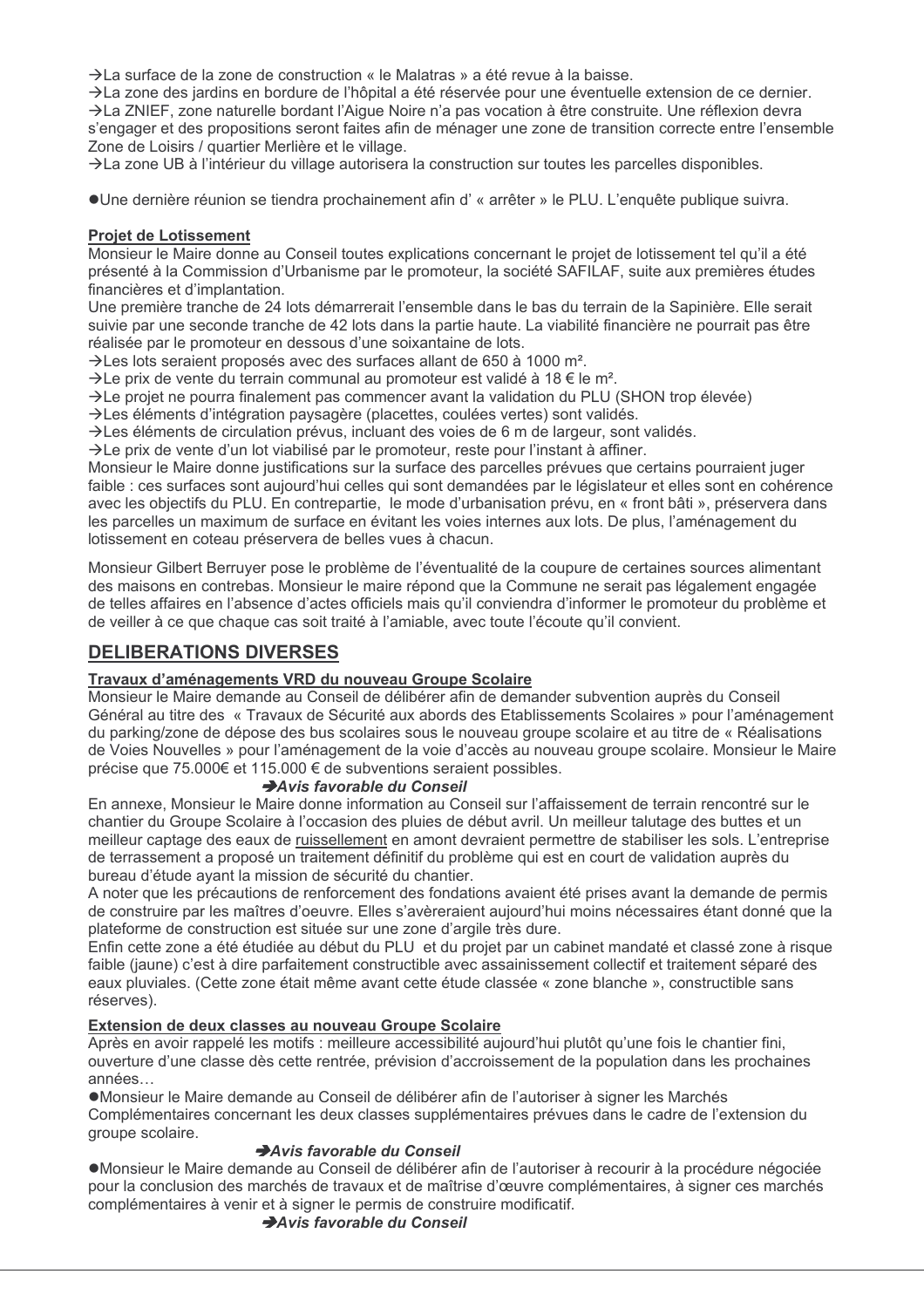## **Station-Service et Office de Tourisme**

Monsieur le Maire expose que suite à une rencontre avec les services de l'Equipement concernant l'implantation de la station-service et de la salle d'exposition :

→Il y a lieu de revoir l'implantation de la salle d'exposition : côté stade au lieu du côté station-service initialement prévu.

→Il y a lieu de prévoir un plan global d'aménagement de la place du Maguis de Chambaran.

→Il y a lieu de passer par un architecte pour la préparation du permis de construire de la station-service.

Monsieur le Maire explique que suite à ces demandes des services de l'Equipement, une rencontre a eu lieu avec le Cabinet d'Architecture Patio, maître d'œuvre du projet de l'aménagement de l'ancienne gare, afin de définir des missions complémentaires : modification du projet « salle d'exposition » avec intégration d'un WC public, étude d'un projet d'« aménagement urbain de la place », permis de construire pour la station-service.

•Concernant la salle d'exposition, le changement d'orientation implique une refonte du projet initial. Le coût de l'avenant au contrat de maîtrise d'œuvre pour ce faire s'élève à 600 € H.T., le Cabinet Patio avant tenu à faire un effort important.

OLe contrat pour l'aménagement urbain de la place du Maguis de Chambaran, la signature du permis de construire de la station-service et l'intégration d'un WC public dans la zone s'élève à  $4,500$  € H.T.

Monsieur le Maire propose donc au Conseil de délibérer afin de l'autoriser à signer ces deux contrats. Avis favorable du Conseil

Compte tenu de ces imprévus, Monsieur le Maire estime que la station-service pourrait être opérationnelle en septembre.

#### **Correction du Taux de la Taxe Professionnelle**

La Préfecture de l'Isère ayant signalé que le taux d'imposition relatif à la taxe professionnelle 2006 voté au cours de la séance du 27 mars 2006 ne respectait pas les règles techniques de lien entre les taux, Monsieur le Maire propose au Conseil d'annuler la précédente délibération et de voter un taux de TP conforme, soit 11.92 % en lieu et place du taux initialement voté de 11.99 %, ce qui aura un impact d'environ 200 € sur les recettes fiscales 2006.

#### Avis favorable du Conseil

#### Emploi-Jeune:

Suite à sa réussite au concours d'Agent qualifié du Patrimoine, Monsieur le Maire propose de délibérer afin que Natalène Cachon (Emploi-Jeune Bibliothèque) soit rémunérée selon la grille correspondante à compter de la date de la réussite de son concours, le 1<sup>er</sup> février 2006. (augmentation de 13.43 €/mois)

## Avis favorable du Conseil

# **DIVERS**

#### TIRAGE AU SORT POUR LE JURY D'ASSISES

ROYBON : Magali Rambaud Calcar - Impasse des Baytières ROYBON : François Pernon - 731 impasse du Taraboeuf SAINT-CLAIR sur GALAURE : Jean-Pierre Blampain - 43 montée de la Cure

#### **INFORMATION DIVERSES**

◆Silo : Les travaux sont prévus pour la fin mai ou le début juin.

\*Carrefour nord : Une réunion aura lieu le 29 mai 06. Le projet est en cours d'optimisation financière.

#### \*Recettes départementales : Monsieur le Maire expose que :

- Les Droits de Mutation percus par la Commune ont augmenté cette année de 16.000 €.

augmentation due pour partie au récent accroissement de longueur de la voirie communale.

- L'Entretien Différé diminuera cette année de 7.000 €. Monsieur le Maire explique qu'il est intervenu en tant que Conseiller Général pour dire son désaccord. Il était entendu à l'origine que le statut de notre Commune serait intercalé entre celui d'une Commune montagnarde et celui d'une Commune de plaine et qu'en fait, Roybon a été classé en tant que commune de plaine. Un espoir subsiste cependant pour que les choses soient revues en juin.

#### ◆Projet personnes âgées :

Monsieur le Maire rappelle que le CROSS du mois de mars n'a pas accepté la demande d'EPAHD mais que Roybon reste positionné comme Commune désireuse d'accueillir des activités du domaine tertiaire tels que des établissements d'accueil médicalisé. Des contacts sont toujours pris dans ce sens.

La Commune est en particulier positionnée pour une maison d'accueil de 50 places pour des "handicapés" lourd", un besoin étant ressenti au niveau départemental pour ce type d'établissement.

Le projet des Résidences-Services est toujours d'actualité. Des discussions sont en cours.